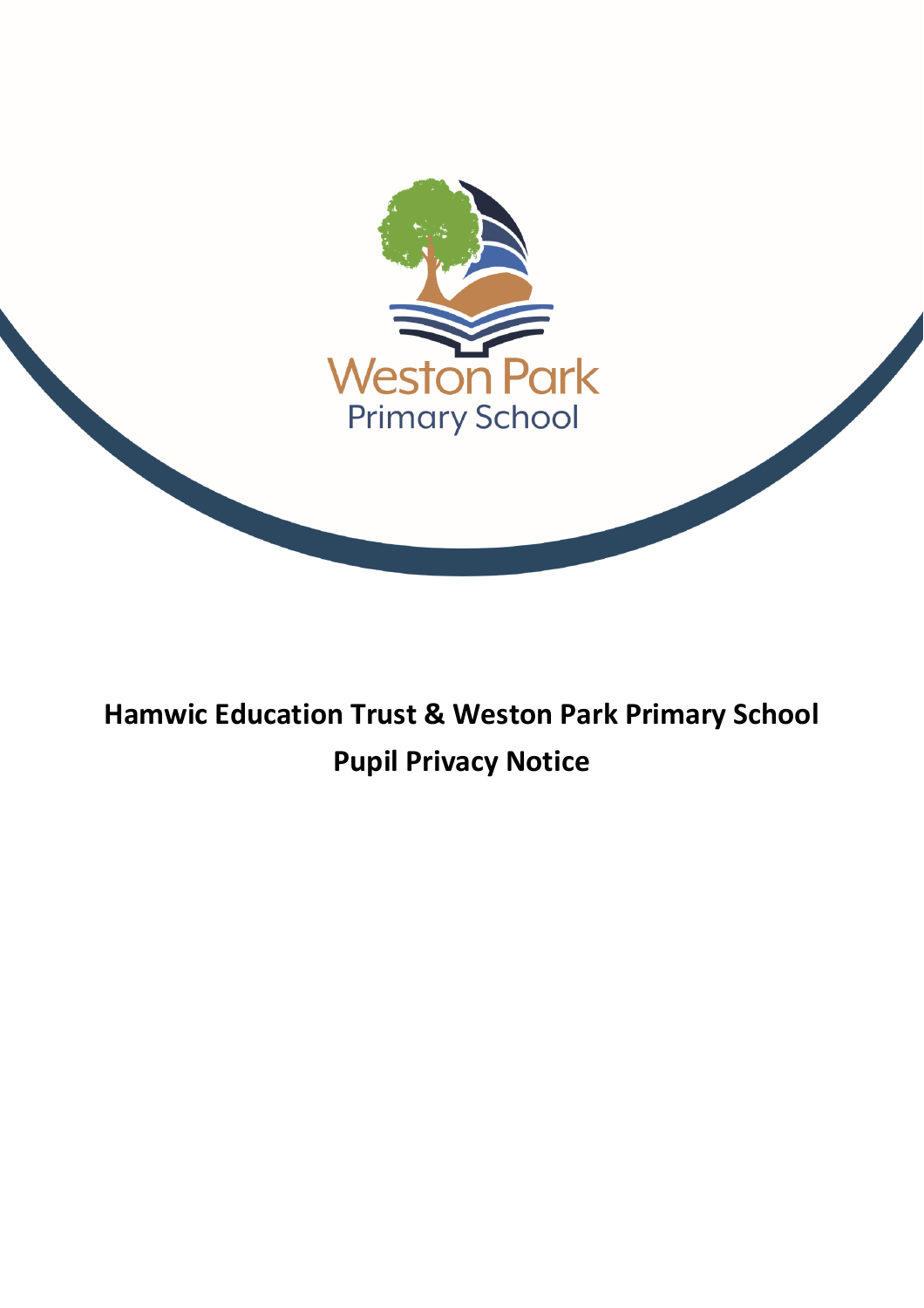# **Contents**

# **1. Introduction**

Under UK data protection law, individuals have a right to be informed about how our school and the Hamwic Education Trust (HET) uses any personal data that we hold about them. We comply with this right by providing 'privacy notices' (sometimes called 'fair processing notices') to individuals where we are processing their personal data.

This privacy notice explains how we collect, store and use personal data about pupils at our school.

Our Trust, Hamwic Education Trust is the 'data controller' for the purposes of UK data protection law.

Our Trust Data Protection Officer is Gemma Carr (see 'Contact us' below).

Our school Data Compliance Officer is Teresa Bulpett (see 'Contact us' below).

# **2. The personal data we hold**

Personal data that we may collect, use, store and share (when appropriate) about pupils includes, but is not restricted to:

- Personal identifiers and contact details such as name, unique pupil number, contact details, address contact preferences, date of birth, identification documents
- $\triangleright$  Assessment and attainment including results of internal assessments and externally set tests  $\triangleright$

Pupil and curricular records

- > Behaviour and exclusion information
- Attendance information
- > Safeguarding information
- Special educational needs
- Details of any support received, including care packages, plans and support providers

We may also collect, use, store and share (when appropriate) information about pupils that falls into "special categories" of more sensitive personal data. This includes, but is not restricted to, information about: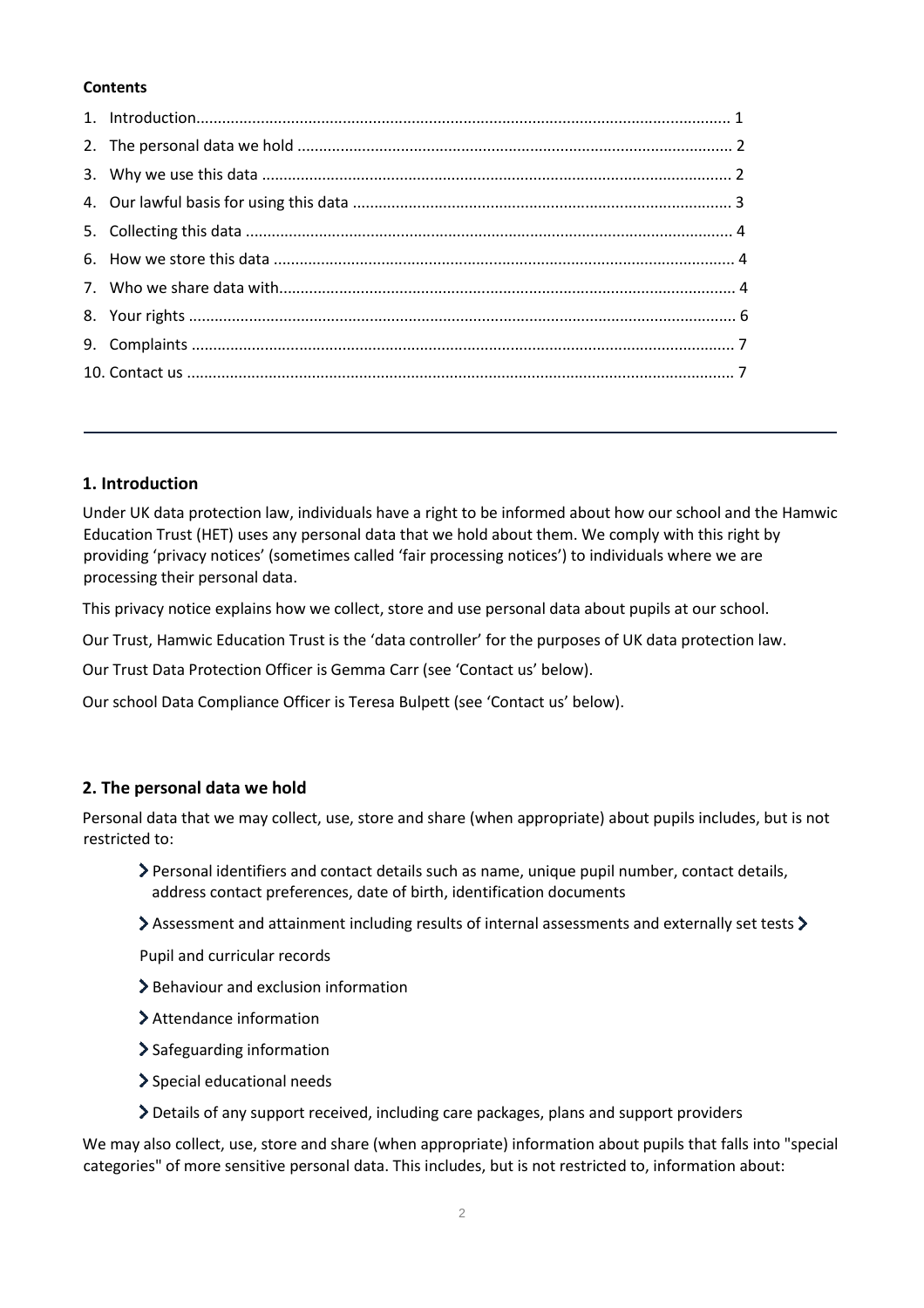- Medical and administration such as doctors information, physical and mental health, dental health, allergies, medication, dietary requirements
- Photographs and CCTV images captured in school
- Biometric information for catering and/or library systems
- Characteristics, such as ethnic background, special educational needs or free school meal eligibility

We may also hold data about pupils that we have received from other organisations, including other schools and social services.

## **3. Why we use this data**

We use the data listed above to:

- a) Support pupil learning
- b) Monitor and report on pupil progress and attainment
- c) Provide appropriate pastoral care
- d) Protect pupil welfare
- e) Keep children safe (food allergies, emergency contact details)
- f) Assess the quality of our services
- g) Administer admissions waiting lists
- h) Carry out research
- i) Comply with the law regarding data sharing
- j) Meet the statutory duties placed upon us by the Department for Education

## **3.1 Use of pupils' personal data for marketing purposes**

Where consent has been given, we may send pupils marketing information by email or text promoting school events, campaigns, charitable causes or services that may be of interest to them.

Consent can be withdrawn by 'opting out' of receiving these emails and/or texts at any time by clicking on the 'Unsubscribe' link at the bottom of any such communication, or by contacting us (see 'Contact us' below).

## **3.2 Use of pupils' personal data in automated decision making and profiling**

We do not currently process any personal data through automated decision making or profiling. If this changes in the future, we will amend any relevant privacy notices in order to explain the processing, including the right to object to it.

# **4. Our lawful basis for using this data**

Our lawful bases for processing pupils' personal data for the purposes listed in section 3 above are as follows:

the 'public task' basis – we need to process data to fulfil our official duties as a school as set out here: (for example, updating and maintaining educational records)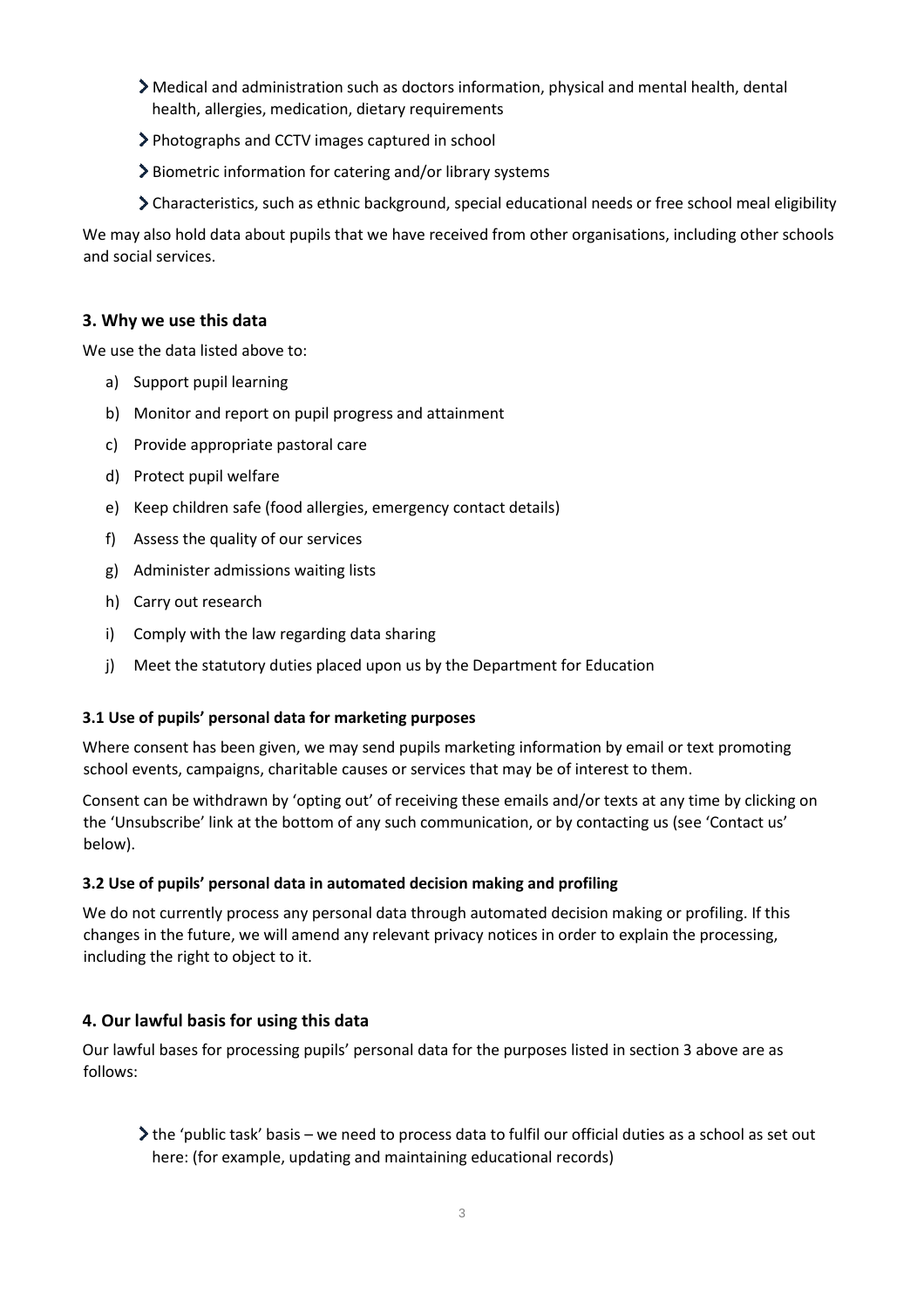• Education Act 1996  $\blacktriangleright$  the 'legal obligation' basis – we need to process data to meet our

responsibilities under law as set

out here:

Keeping Children Safe in Education (latest guidance)  $\blacktriangleright$  the 'vital interest' basis, we will

use this information in a life-or-death situation (for example,

passing on information about a pupil's serious health condition to the NHS or a health professional where there is a risk of death or serious injury to that pupil or another individual)  $\geq$  Consent (e.g. some photographs and biometric data)

Where consent has been provided to use pupil's data, it may be withdrawn at any time. We will make this clear when requesting consent, and explain how consent can be withdrawn if you wish to do so.

# **4.1 Our basis for using special category data**

For 'special category' data, we only collect and use it when we have both a lawful basis, as set out above, and the conditions we may rely on for processing special category data are:

- $\triangleright$  We have obtained explicit consent to use pupil's personal data in a certain way
- We need to protect an individual's vital interests (i.e. protect your child's life or someone else's life), in situations where you're physically or legally incapable of giving consent
- We need to process it for reasons of substantial public interest as defined in legislation

# **5. Collecting this data**

While the majority of information we collect about pupils is mandatory, there is some information that can be provided voluntarily.

Whenever we seek to collect information, we make it clear whether it must be provided (and if so, what the possible consequences are of not complying), or whether there is a choice.

Most of the data we hold about pupils will come from pupils or parents, but we may also hold data about pupils from:

- > Local authorities
- Government departments or agencies
- Police forces, courts, tribunals

# **6. How we store this data**

We keep personal information about pupils while they are attending our school. We may also keep it beyond their attendance at our school if this is necessary. Our record retention schedule sets out how long we keep information about pupils.

If you would like a copy of the school record retention schedule, please contact your school office.

We have put in place appropriate security measures to prevent pupils' personal information from being accidentally lost, used or accessed in an unauthorised way, altered or disclosed.

We will dispose of pupils' personal data securely when we no longer need it.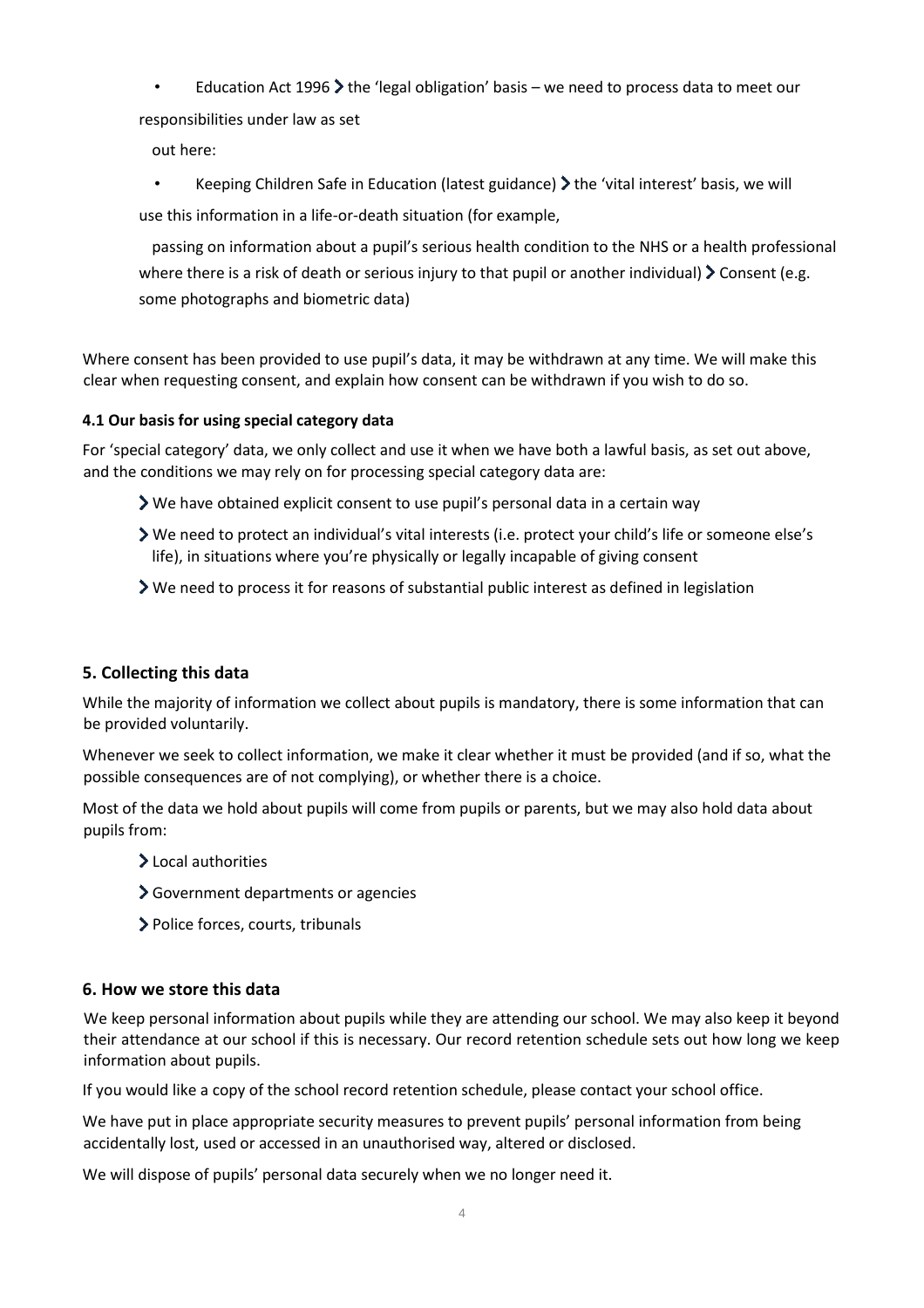# **7. Who we share data with**

We do not share information about pupils with any third party without consent unless the law and our policies allow us to do so.

Where it is legally required or necessary (and it complies with UK data protection law), we may share personal information about pupils with:

- > Our Multi Academy Trust (HET)
- $\geq$  Our local authority to meet our legal obligations to share certain information with it, such as safeguarding concerns and information about exclusions
- Government departments or agencies
- Our youth support services provider
- > Our regulator, Ofsted
- Suppliers and service providers:
	- Catering company
	- Management information system
	- Library service
- $\blacktriangleright$  Financial organisations
- Our auditors
- > Survey and research organisations
- $\blacktriangleright$  Health authorities such as the NHS
- Security organisations
- $\blacktriangleright$  Health and social welfare organisations such as the school nurse
- Professional advisers and consultants
- Charities and voluntary organisations
- Police forces, courts, tribunals

#### **Department for Education**

The Department for Education (DfE) collects personal data from educational settings and local authorities via various statutory data collections. We are required to share information about our pupils with the DfE either directly or via our local authority for the purpose of those data collections, under regulation 5 of The Education (Information About Individual Pupils) (England) Regulations 2013.

All data is transferred securely and held by the DfE under a combination of software and hardware controls, which meet the current government security policy framework.

#### **Local Authorities**

We may be required to share information about our pupils with the local authority to ensure that they can conduct their statutory duties under the Schools Admission Code, including conducting Fair Access Panels.

#### **National Pupil Database**

We are required to provide information about pupils to the Department for Education as part of statutory data collections such as the school census and early years census.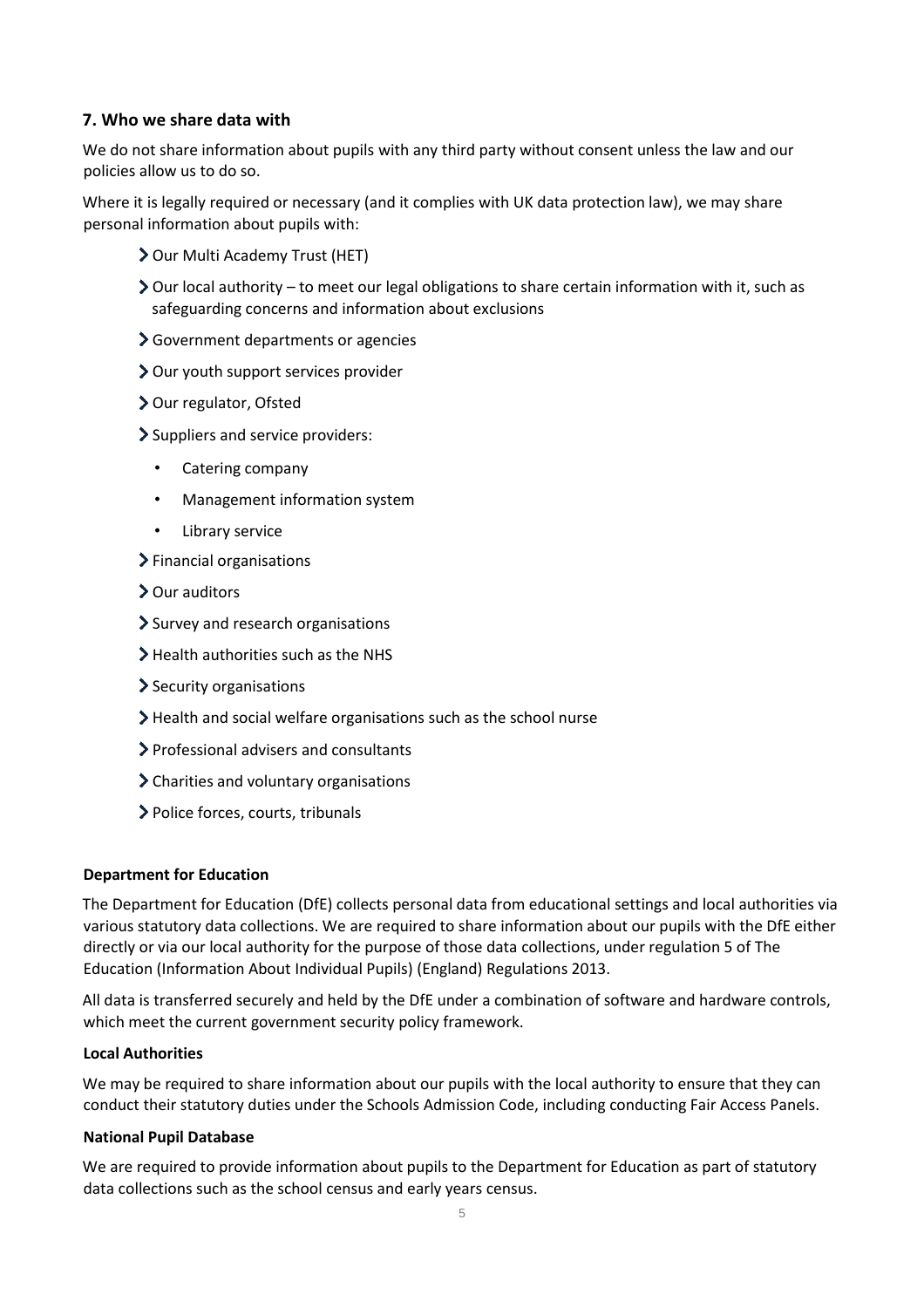Some of this information is then stored in the [National Pupil Database](https://www.gov.uk/government/collections/national-pupil-database) [\(](https://www.gov.uk/government/collections/national-pupil-database)NPD), which is owned and managed by the Department for Education and provides evidence on school performance to inform research.

The database is held electronically so it can easily be turned into statistics. The information is securely collected from a range of sources including schools, local authorities and exam boards.

The Department for Education may share information from the NPD with third parties, such as other organisations which promote children's education or wellbeing in England. These third parties must agree to strict terms and conditions about how they will use the data.

For more information, see the Department's webpage on [how it collects and shares research data.](https://www.gov.uk/data-protection-how-we-collect-and-share-research-data)

You can also [contact the Department for Education](https://www.gov.uk/contact-dfe) with any further questions about the NPD.

# **7.1 Transferring data internationally**

We may share personal information about a pupil with the following international third parties, where different data protection legislation applies:

Other schools or educational establishments

App or cloud server providers

Where we transfer your child's personal data to a third-party country or territory, we will do so in accordance with UK data protection law and on the basis of an adequacy regulation by the UK government.

In cases where we have to set up safeguarding arrangements to complete this transfer, you can get a copy of these arrangements by contacting us.

# **8. Your rights**

## **8.1 How to access personal information**

You have a right to make a 'subject access request' to gain access to personal information that we hold.

If you make a subject access request, and if we do hold information about a pupil, we will (subject to any exemptions that apply):

- Give you a description of it
- Tell you why we are holding and processing it, and how long we will keep it for
- Explain where we got it from, if not from you
- Tell you who it has been, or will be, shared with
- Let you know whether any automated decision-making is being applied to the data, and any consequences of this
- Give you a copy of the information in an intelligible form

You may also have the right for your child's personal information to be transmitted electronically to another organisation in certain circumstances.

If you would like to make a request, please contact us (see 'Contact us' below).

Once a pupil is able to understand their rights over their own data (generally considered to be age 12, but this has to be considered on a case-by-case basis), we will need to obtain consent from the pupil in order to make a subject access request on their behalf.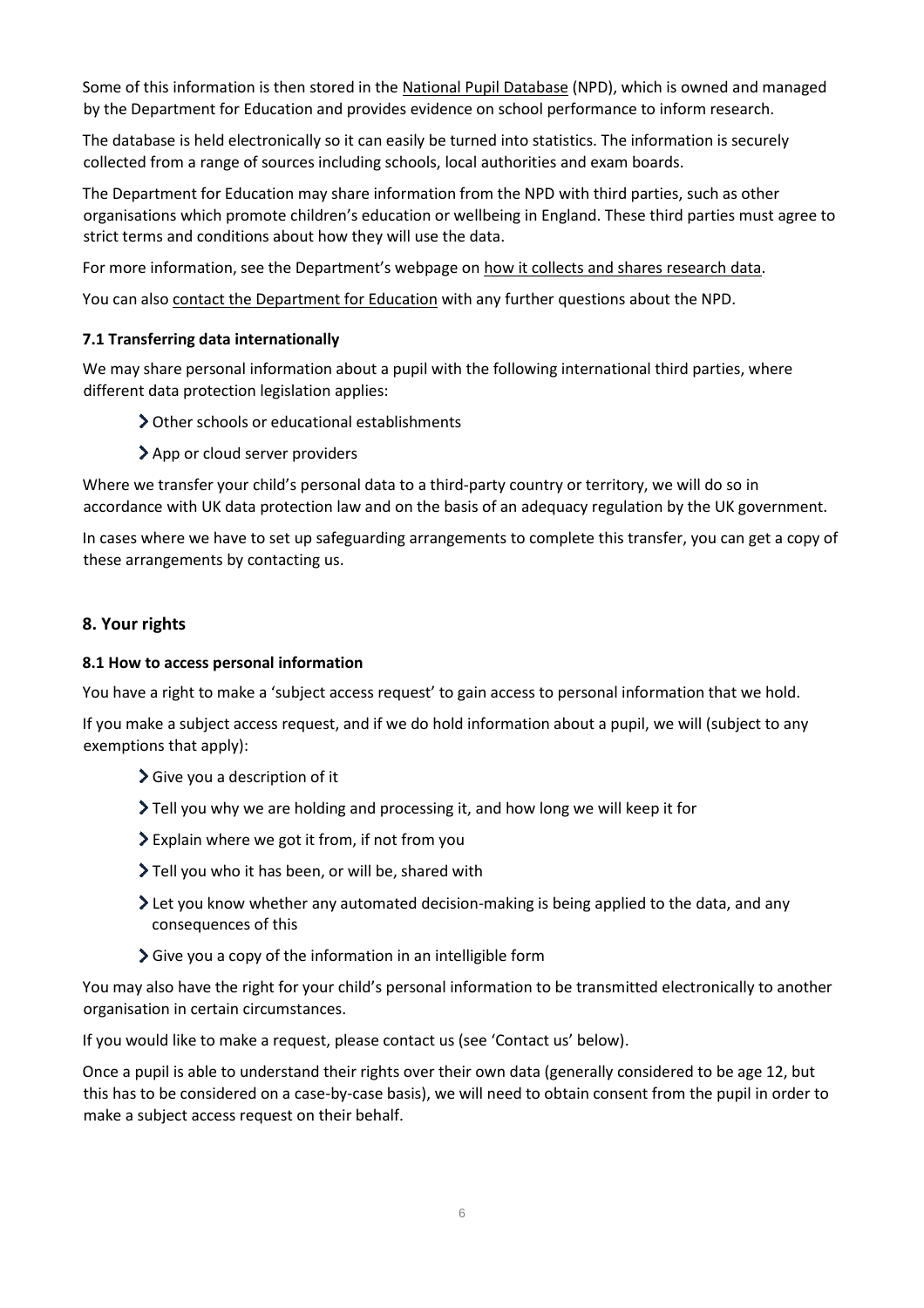## **8.2 Your right to access your child's educational record**

Parents, or those with parental responsibility, are able to access information about their child by making a Subject Access Request (see 8.1). [Please see note at 8.3 below where the pupil is 12 or over.]

There are certain circumstances in which this right can be denied, such as if releasing the information might cause serious harm to the physical or mental health of the pupil or another individual, or if it would mean releasing exam marks before they are officially announced.

To make a request, please contact the schools' Data Compliance Officer.

# **8.3 Your other rights regarding your child's data**

Under UK data protection law, parents and pupils have certain rights regarding how their personal data is used and kept safe. For example, you have the right to:

- Object to our use of your personal data
- Prevent your data being used to send direct marketing
- **>** Object to and challenge the use of your personal data for decisions being taken by automated means (by a computer or machine, rather than by a person)
- In certain circumstances, have inaccurate personal data corrected
- $\geq$  In certain circumstances, have the personal data we hold deleted or destroyed, or restrict its processing
- Withdraw your consent, where you previously provided it for the collection, processing and transfer of your personal data for a specific purpose
- $\sum$  In certain circumstances, be notified of a data breach
- Make a complaint to the Information Commissioner's Office
- Claim compensation for damages caused by a breach of the data protection regulations To

exercise any of these rights, please contact us (see 'Contact us' below).

# **9. Complaints**

We take any complaints about our collection and use of personal information very seriously.

If you think that our collection or use of personal information is unfair, misleading or inappropriate, or have any other concern about our data processing, please raise this with us in the first instance.

Alternatively, you can make a complaint to the Information Commissioner's Office:

- Report a concern online at <https://ico.org.uk/make-a-complaint/>
- Call 0303 123 1113
- Or write to: Information Commissioner's Office, Wycliffe House, Water Lane, Wilmslow, Cheshire, SK9 5AF

# **10. Contact us**

If you have any questions, concerns or would like more information about anything mentioned in this privacy notice, please contact:

Gemma Carr, Data Protection Officer, Hamwic Education Trust, Unit E, The Mill Yard, Nursling Street, Southampton, SO16 0AJ. Email: compliance@hamwic.org.